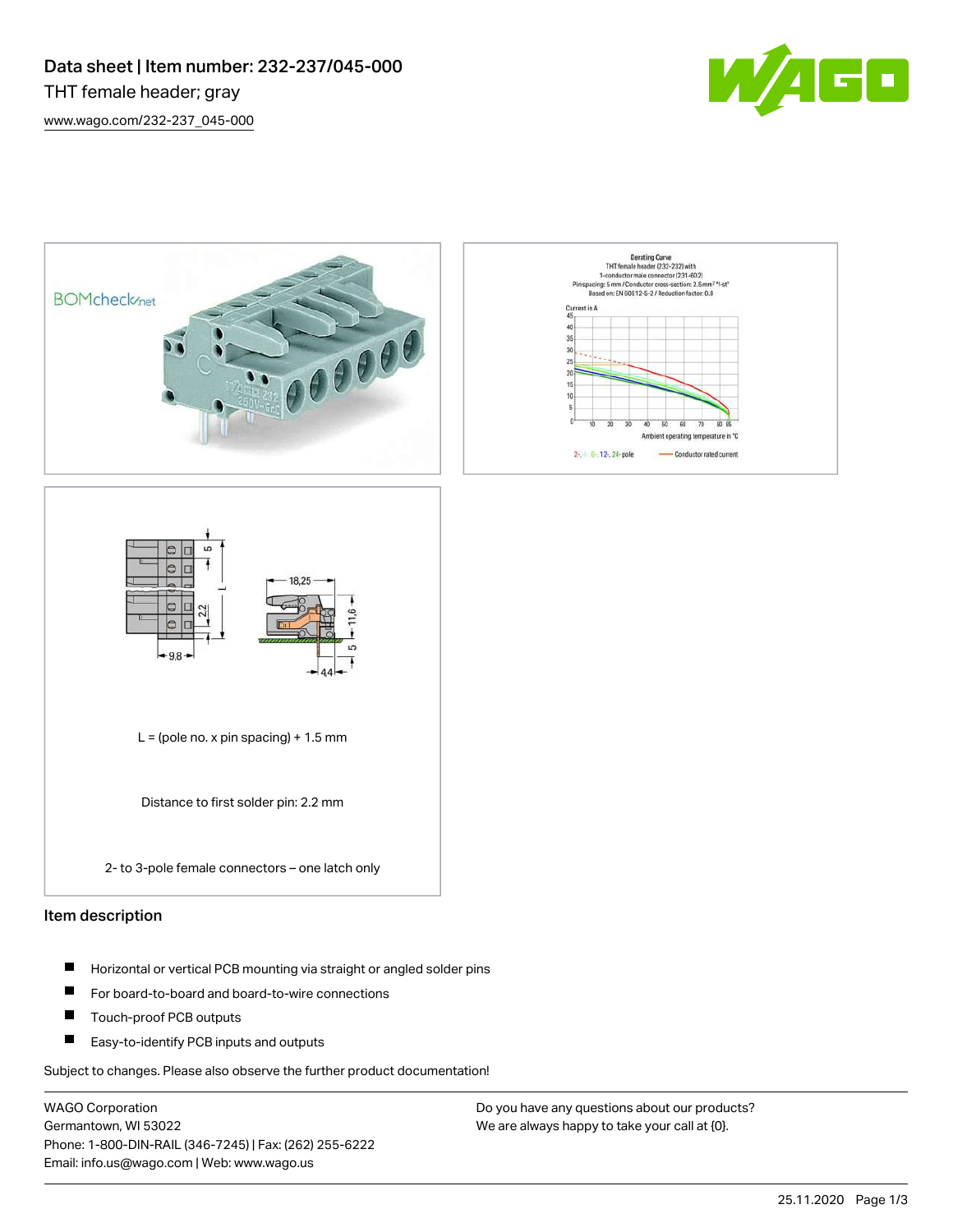

 $\blacksquare$ With coding fingers

## Safety information 1:

The MULTI CONNECTION SYSTEM (MCS) is designed without breaking capacity for compliance with DIN EN 61984. When used as intended, MCS Connectors shall not be connected/disconnected when live or under load. The circuit design should ensure header pins, which can be touched, are not live when unmated.

# Data Approvals / Certificates

# Country specific Approvals

| Logo           | Approval                               | <b>Additional Approval Text</b> | Certificate<br>name |
|----------------|----------------------------------------|---------------------------------|---------------------|
| <b>GF</b><br>₩ | <b>CSA</b><br>DEKRA Certification B.V. | C <sub>22.2</sub>               | 1466354             |

## Ship Approvals

|                                            |                                        |                                 | Certificate |
|--------------------------------------------|----------------------------------------|---------------------------------|-------------|
| Logo                                       | Approval                               | <b>Additional Approval Text</b> | name        |
| ABS.                                       | <b>ABS</b>                             |                                 | $19-$       |
|                                            | American Bureau of Shipping            |                                 | HG15869876- |
|                                            |                                        |                                 | <b>PDA</b>  |
|                                            |                                        |                                 |             |
|                                            | BV                                     | <b>IEC 60998</b>                | 11915/D0 BV |
|                                            | Bureau Veritas S.A.                    |                                 |             |
|                                            |                                        |                                 |             |
| <b>BUREAU</b>                              |                                        |                                 |             |
| aOVED.<br><b>DNV-GL</b><br><b>MARITIME</b> | <b>DNV GL</b>                          | $\overline{\phantom{0}}$        | TAE 000016Z |
|                                            | Det Norske Veritas, Germanischer Lloyd |                                 |             |
|                                            |                                        |                                 |             |
|                                            |                                        |                                 |             |

#### UL-Approvals

| Logo | Approval                             | <b>Additional Approval Text</b> | <b>VELUITUALE</b><br>name |
|------|--------------------------------------|---------------------------------|---------------------------|
| 9.   | UL<br>Underwriters Laboratories Inc. | <b>UL 1059</b>                  | 20190731-<br>E45172       |
|      | UR<br>UL International Germany GmbH  | <b>UL 1977</b>                  | E45171                    |

Subject to changes. Please also observe the further product documentation!

| <b>WAGO Corporation</b>                                | Do you have any questions about our products? |
|--------------------------------------------------------|-----------------------------------------------|
| Germantown, WI 53022                                   | We are always happy to take your call at {0}. |
| Phone: 1-800-DIN-RAIL (346-7245)   Fax: (262) 255-6222 |                                               |
| Email: info.us@wago.com   Web: www.wago.us             |                                               |

Cortificato